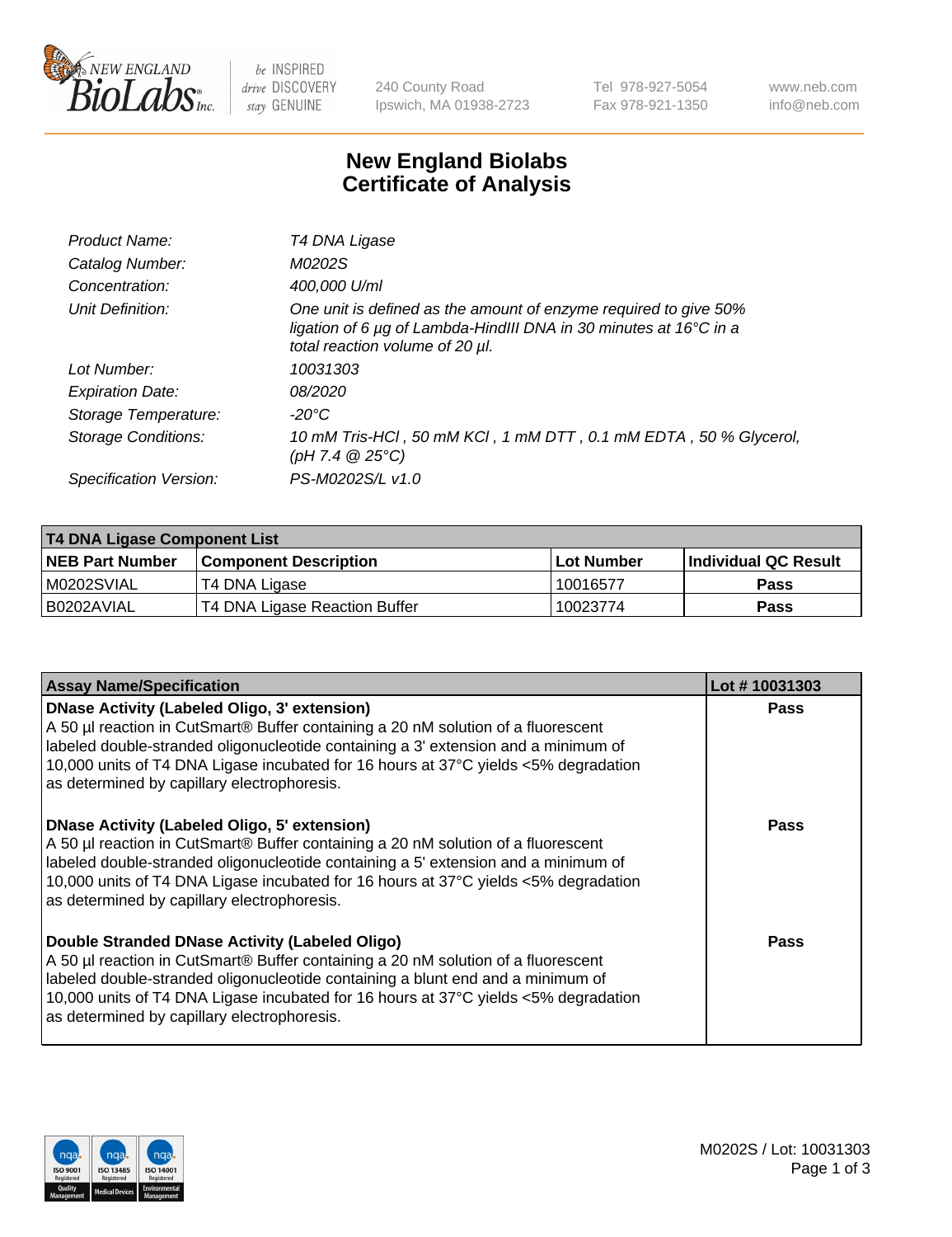

be INSPIRED drive DISCOVERY stay GENUINE

240 County Road Ipswich, MA 01938-2723 Tel 978-927-5054 Fax 978-921-1350

www.neb.com info@neb.com

| <b>Assay Name/Specification</b>                                                                                                                                                                                                                                                                                                                                                                                    | Lot #10031303 |
|--------------------------------------------------------------------------------------------------------------------------------------------------------------------------------------------------------------------------------------------------------------------------------------------------------------------------------------------------------------------------------------------------------------------|---------------|
| <b>Endonuclease Activity (Nicking)</b><br>A 50 µl reaction in NEBuffer 1 containing 1 µg of supercoiled PhiX174 DNA and a<br>minimum of 2000 units of T4 DNA Ligase incubated for 4 hours at 37°C results in <10%<br>conversion to the nicked form as determined by agarose gel electrophoresis.                                                                                                                   | <b>Pass</b>   |
| <b>Exonuclease Activity (Radioactivity Release)</b><br>A 50 µl reaction in NEBuffer 1 containing 1 µg of a mixture of single and<br>double-stranded [3H] E. coli DNA and a minimum of 2000 units of T4 DNA Ligase<br>incubated for 4 hours at 37°C releases <0.1% of the total radioactivity.                                                                                                                      | <b>Pass</b>   |
| <b>Ligation and Recutting (Terminal Integrity, Digested DNA)</b><br>A 20 µl reaction in 1X T4 DNA Ligase Reaction Buffer containing 2 µg of Lambda<br>DNA-HindIII Digest and a minimum of 4000 units of T4 DNA Ligase incubated for 16<br>hours at 37°C results in >95% ligation of the DNA fragments as determined by agarose<br>gel electrophoresis. Of these ligated fragments, >95% can be recut with HindIII. | <b>Pass</b>   |
| <b>Non-Specific DNase Activity (16 Hour)</b><br>A 50 µl reaction in NEBuffer 1 containing 1 µg of CIP-treated Lambda-HindIII DNA and<br>a minimum of 2000 units of T4 DNA Ligase incubated for 16 hours at 37°C results in a<br>DNA pattern free of detectable nuclease degradation as determined by agarose gel<br>electrophoresis.                                                                               | <b>Pass</b>   |
| <b>Protein Concentration (A280)</b><br>The concentration of T4 DNA Ligase is 0.4 mg/ml +/- 10% as determined by UV<br>absorption at 280 nm. Protein concentration is determined by the Pace method using<br>the extinction coefficient of 57,675 and molecular weight of 55,292 daltons for T4<br>DNA Ligase (Pace, C.N. et al. (1995) Protein Sci., 4, 2411-2423).                                                | <b>Pass</b>   |
| <b>Protein Purity Assay (SDS-PAGE)</b><br>T4 DNA Ligase is ≥ 95% pure as determined by SDS-PAGE analysis using Coomassie Blue<br>detection.                                                                                                                                                                                                                                                                        | <b>Pass</b>   |
| qPCR DNA Contamination (E. coli Genomic)<br>A minimum of 2000 units of T4 DNA Ligase is screened for the presence of E. coli<br>genomic DNA using SYBR® Green qPCR with primers specific for the E. coli 16S rRNA<br>locus. Results are quantified using a standard curve generated from purified E. coli<br>genomic DNA. The measured level of E. coli genomic DNA contamination is ≤ 1 E. coli<br>genome.        | Pass          |
| <b>RNase Activity (Extended Digestion)</b><br>A 10 µl reaction in NEBuffer 4 containing 40 ng of a 300 base single-stranded RNA<br>and a minimum of 1 µl of T4 DNA Ligase is incubated at 37°C. After incubation for 16<br>hours, >90% of the substrate RNA remains intact as determined by gel electrophoresis                                                                                                    | <b>Pass</b>   |